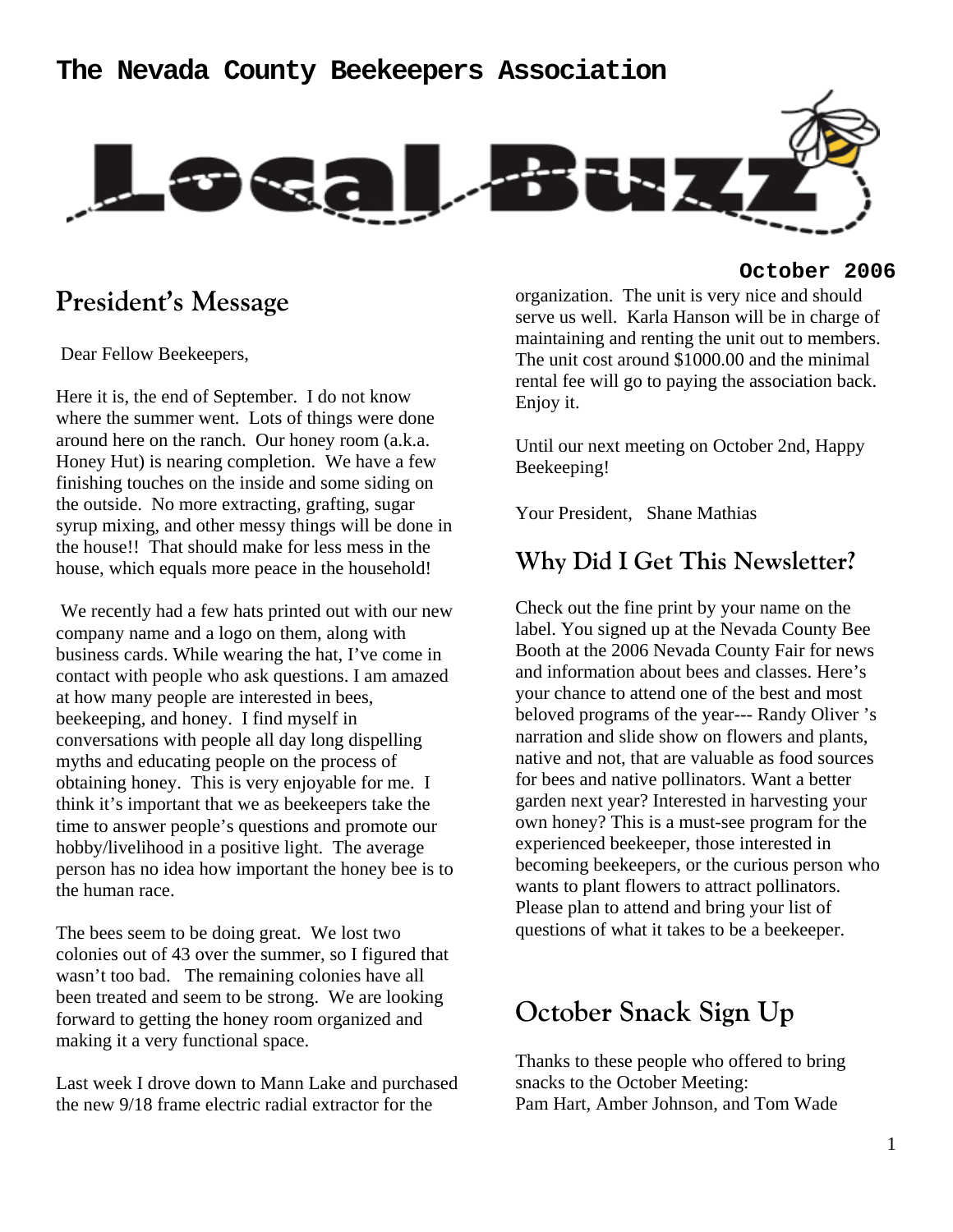# **Don Hill, Life Member**

At the September meeting, the membership voted to bestow a life membership to long time member Don Hill as a thank you for years of membership and service. Congratulations Don!

### **Bee Bits**

By Randy Oliver

The main thrust of my beekeeping of late has been the interviewing, writing, and follow up to my almond pollination article. You'll see it in the October issue of American Bee Journal, which should be arriving any day. If you don't get ABJ, log on to www.dadant.com, and hit the blue link "Almond Pollination Outlook for 2007." The photos are grainy in the web version, but you'll get the idea. Much of the article has already been published in "The Australian Nut Grower," of which I just received a copy (betcha didn't even know that magazine existed!).

Interviewing for, and publishing this article has introduced me to a number of the big players in the industry. Not only beekeepers, but the Almond Board, pollination brokers, researchers, publishers, and a honey market analyst. I'm very much looking forward to meeting a number of them in person at the upcoming California State Beekeepers Association meeting at Lake Tahoe, at which I will be on the pollination panel discussion. I've also been invited to speak at the California Queen Breeders Association meeting, and have gotten an invitation to the Almond Board's honeybee seminar in Modesto. I may have bitten off more than I can chew!

Thank Brion Dunbar for this one: Google the video "30 Hornets Vs 30,000 Bees." Makes you glad you're not a beekeeper in Japan!

We're actively feeding pollen supplement and syrup to those colonies that haven't built up fully, and supplement alone to those lacking local pollen flows. Since we get paid in the almonds for the strength of

our colonies, an investment in protein feeding now will pay off.

Speaking of payment, don't sell your honey too cheaply. The world price of honey is rising, and the "new shipper loophole" for exporters of foreign honey to the U.S. has been closed. Expect the price of honey in the U.S. to climb sharply. China's crop is toast, Argentina is in a drought, and our midwestern clover fried this year. Honey supplies are short from these major players, so the market for your honey should be good.

I've been experimenting with powdered sugar treatment for varroa. Tina Keller has also been filing reports, thank you (I'd appreciate hearing anyone's positive or negative experiences with it). I've been hearing of Janet and others' success with powdered sugar, and seeing that they still have colonies alive. I can likely attribute their live colonies to the sugar treatments, with a few caveats: 1) some are using additional mite controls, e.g., Janet also uses screened bottoms and drone brood removal, and 2) mite levels are low this year for most beekeepers in the area (this also happened about four years ago). If sugar is indeed effective at causing most phoretic (those on adult bees) mites to drop, then theoretically three sugar treatments four days apart should prevent virtually all mites from reentering brood cells. The logic is that mites are hidden for 12 days in the cell, then come out for four or more days to feed upon adult bees before they reenter a cell. Therefore, the 3 x 4 treatment should remove a high percentage of mites through an entire generation cycle.

Unfortunately, the results of our tests is that it is not as effective as expected. The mite counts a few days after the three treatments are less than before, but not by a whole lot. That's with me dusting both top and bottom boxes! So now I'm really curious- if the mites aren't set back that much by sugar, how are colonies only receiving sugar treatment surviving? I just bought 50 lbs. of 10x powdered sugar to do more testing.

There is a new mite-control product registered in California--Apiguard. It is a thymol gel, and initial feedback has been very positive. It should be used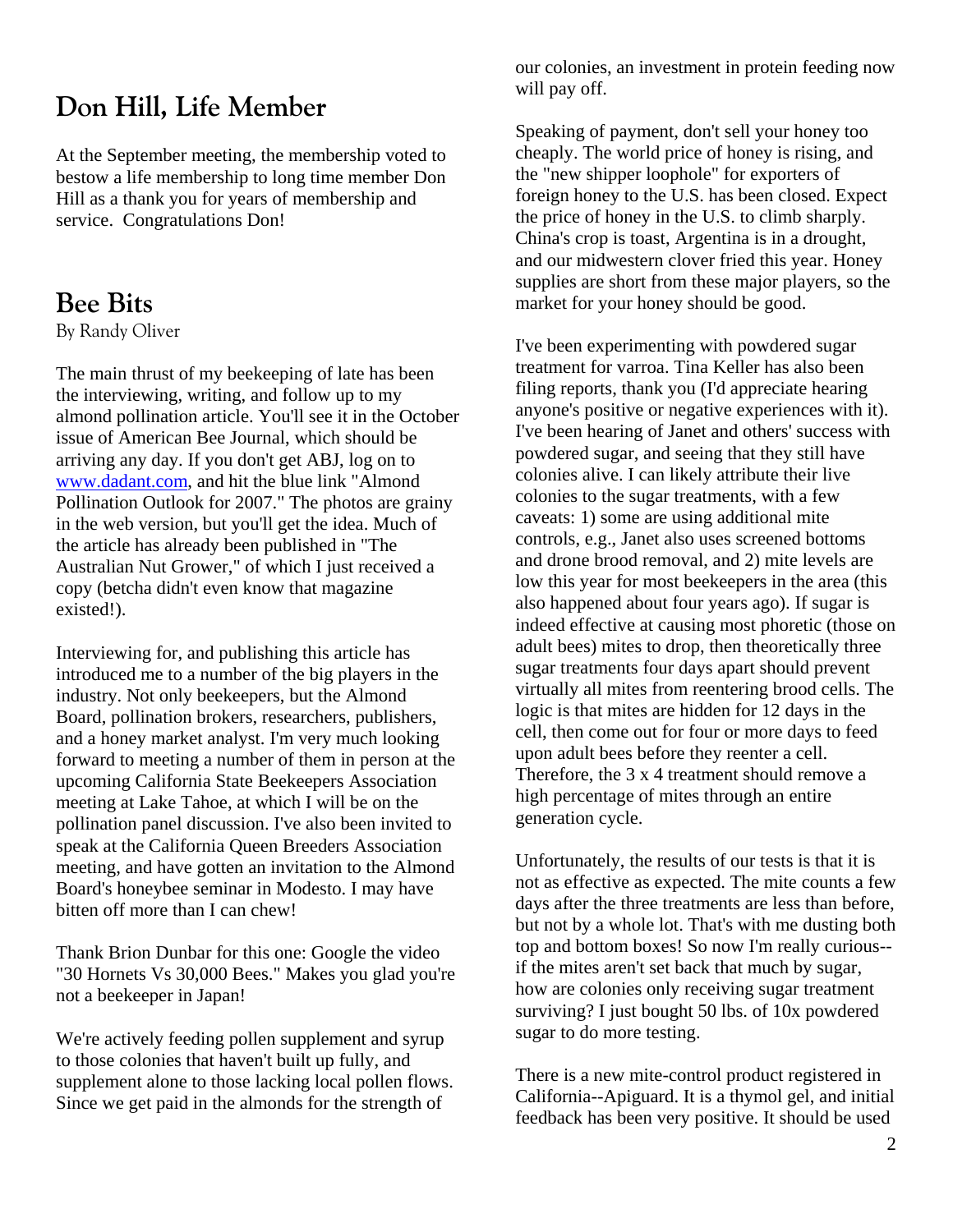after your honey is pulled, since it will strongly flavor the honey like Listerine. For information, go to www.vita-europe.com/en/products/apiguard.htm. The product is carried by Dadant & Sons. You must obtain a "user's number" from the Ag Commissioner to purchase it. It is very safe to use, and "organic," but the feds want to keep track of its use under its Section 24 "Special Local Need Registration." Our local ag commissioners office has recently finalized the complete turnover of its honeybee-experienced staff due to retirement. The new staff are very nice, but know next to nothing about beekeeping issues. I've been trying to sort out certification in order to purchase the product for a week, and am scheduled to try again tomorrow morning. If I'm successful, they should then know how to handle obtaining a number for you. To purchase Apiguard, you need to fax Dadant (530 893 0922) a copy of your "Operator/Site Identification Number." You may obtain a number by calling the Ag Commissioner (273 2648) to make an appointment with Joe. You must then show up in person; there is no charge. It is not physically painful, and there is no test.



# **Internet Tip of the Month**

By Janet Brisson

Storing wet supers after extraction has been my big problem, putting them back on the hive, the bees will start filling them up rather than cleaning them out. Jim Fischer on Beescource.com gave this tip. Store your wet supers after extraction by tying a strap around the super and frames and put them upside down over the inner cover. If you have an upper entrance, block that off. The bees will clean it up and will not store or try to use the frames.

# **November Program—Crafty Volunteers Needed**

For our November program, we plan to have a series of short presentations on beekeeping-related Christmas crafts. If you have a craft or talent such as beeswax candle making, cooking honey-based treats, decorating with bee items, and etc., please volunteer to speak to us for a few minutes in November. Small or large, basic or wildly creative crafts welcome! Contact Detlef, Shane, or Randy (numbers on back page).

# **Smoker Safety**

The recent Dobbins fire was reputed to have been started by a beekeeper using a smoker. Although none of the members attending the September NCBA meeting were able to confirm that this was true, it still serves as a reminder to use caution with your smoker to avoid fires:

- If you don't have a hose and water supply near your apiary, bring a fire extinguisher with you.
- Provide a non-flammable surface to rest your smoker when not in use. An old pizza pan, cookie sheet, or graveled area work well.
- Consider not using your smoker on windy days, or postpone beekeeping activities until the wind dies down.
- When finished, place your smoker in a nonburnable location and allow it to burn out and cool thoroughly, preferable overnight, before emptying the can.

Remember, California grasslands and forests are extremely dry this time of year, and it only takes a single spark.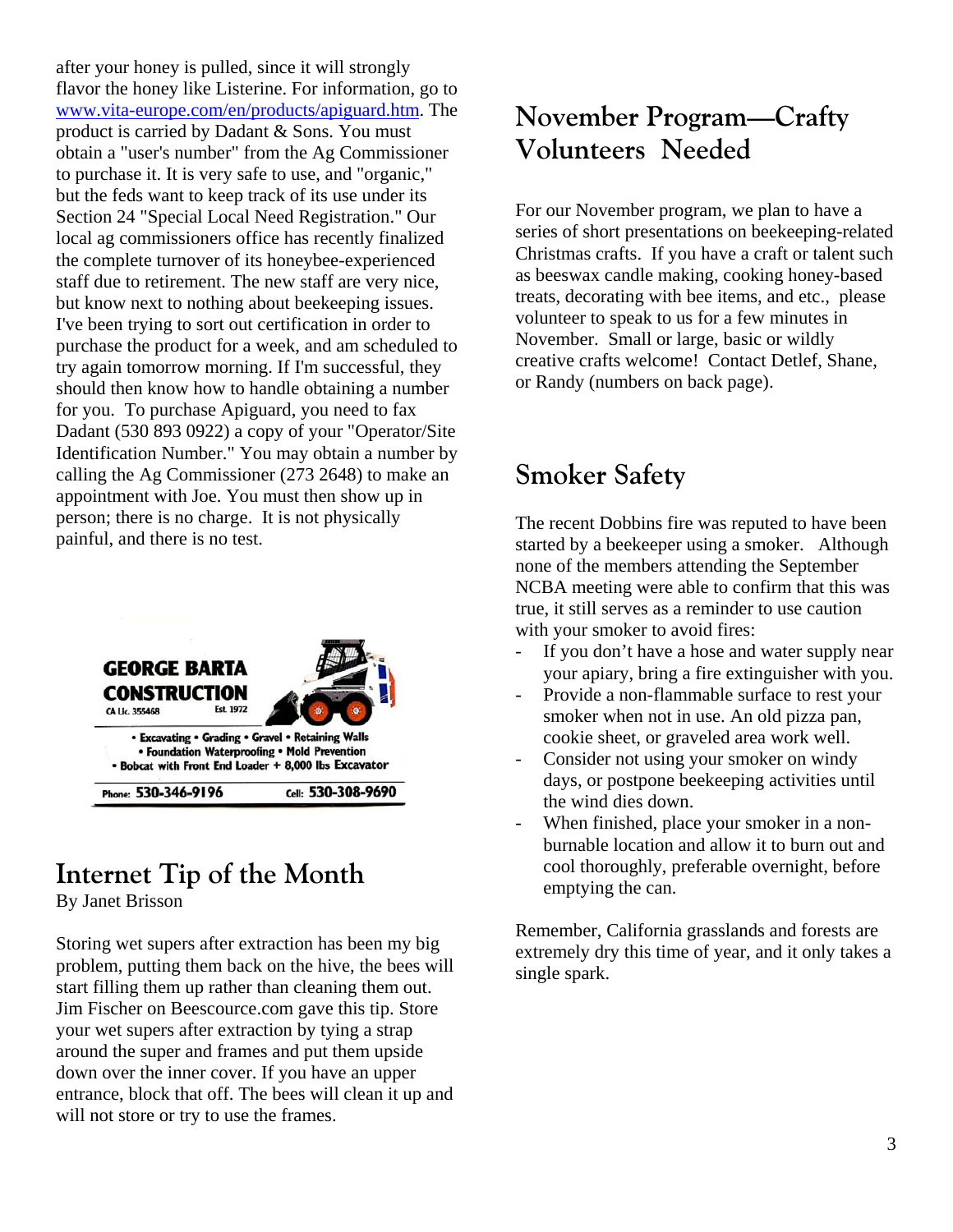

# **"Killer" Bees**

Africanized bees haven't yet swarmed north of the 35 degrees N parallel (Bakersfield-Amarillo-Atlanta) so we're told, so we don't worry--but they can hitchhike on trucks and motorhomes. We read that if you sprint 1/4 mile they'll give up chasing you (which is why many of the people they kill are.) Horses and cows in corrals, and dogs on chains are routinely killed by sheer numbers of stings. The Union 9/8/06 described a killer bee attack on a South African SPCA shelter in Newcastle (between Capetown and Johannesburg,) killing 22 dogs including 12 puppies, stung trying to burrow into the dirt to escape. The news report said no reason for the attack was known. (African bees have resisted civilizing for years or centuries.) Nevada County swarm catchers should consider wearing Nikes, just in case the motorhome parked next door came through Texas.

Jack Meeks, sec

#### **Sacramento Beekeeping Supplies**

- Complete line of all beekeeping supplies
- Candle making supplies (molds, wicks, dyes, scents)
- Glycerin soap making supplies (soap base, molds, scents, and dyes)
- Honeycomb sheets for rolling candles (50 colors and in smooth)
- Beeswax and paraffin, special container candle wax

• Gifts, books, ready made candles 2110 X Street, Sacramento, CA 95818 **(916) 451 – 2337** fax (916) 451 – 7008 email:sacbeek@cwnet.com Open Tuesday through Saturday 9:30 – 5:30 MAIL ORDERS RECEIVE QUICK SERVICE

## **September Minutes**

President Shane Mathias opened with Q&A and members' comments: Randy Oliver expects 2007 pollination prices to start soft, then rise. His commentary on the 2006 season will be published in the American Bee Journal and the Australian Nut Grower magazines. CA may be 30,000 colonies short. Huge almond plantings continue ('a can a day is not enough any more') MOTION Oliver: Janet to exchange newsletters with Sonoma and other bee assoc, and publish excerpts on her website <rube@countryrubes.com> Passed, voice. MOTION Brisson: Make Don Hill official life member of Nevada County Beekeepers. Passed, voice. MOTION Oliver: Accept August minutes as published in Local Buzz. Passed, voice Finance Brisson: JulyEndBal \$2348.25; Inc 5.50; Exp. 110.29; AugEndBal \$2243.46. Randy Oliver: Mann Lake sells a "portable" Italian centrifugal extractor; holding 9 deep or 18 medium frames: hand operated \$700, motorized \$1050. MOTION Oliver: Association to purchase motorized Italian extractor. Passed, voice. Leslie Gault recommended smoker fuel using sliced & expanded box cardboard used as soft padding. Powdered sugar applied three times, four days apart, takes advantage of mites' cycle of 12 days in brood, then 10-15 days out. This should kill 90% of mites. PROGRAM Video 'Instrumental AI Artificial Insemination of Queen Bees, by Sue Cobey, breeder of Carniolans. Instruments used: Schley manipulator, needle forceps, ventral hooks, stinger hooks, capillary syringes et al. A large supply of mature drones is needed, each producing one microliter of semen. The queen is placed in a tube, anesthetized with carbon dioxide, the valve held open with hooks and semen inserted into oviduct. The sperm migrate to her spermatheca which stores it for a year or more of egg laying. A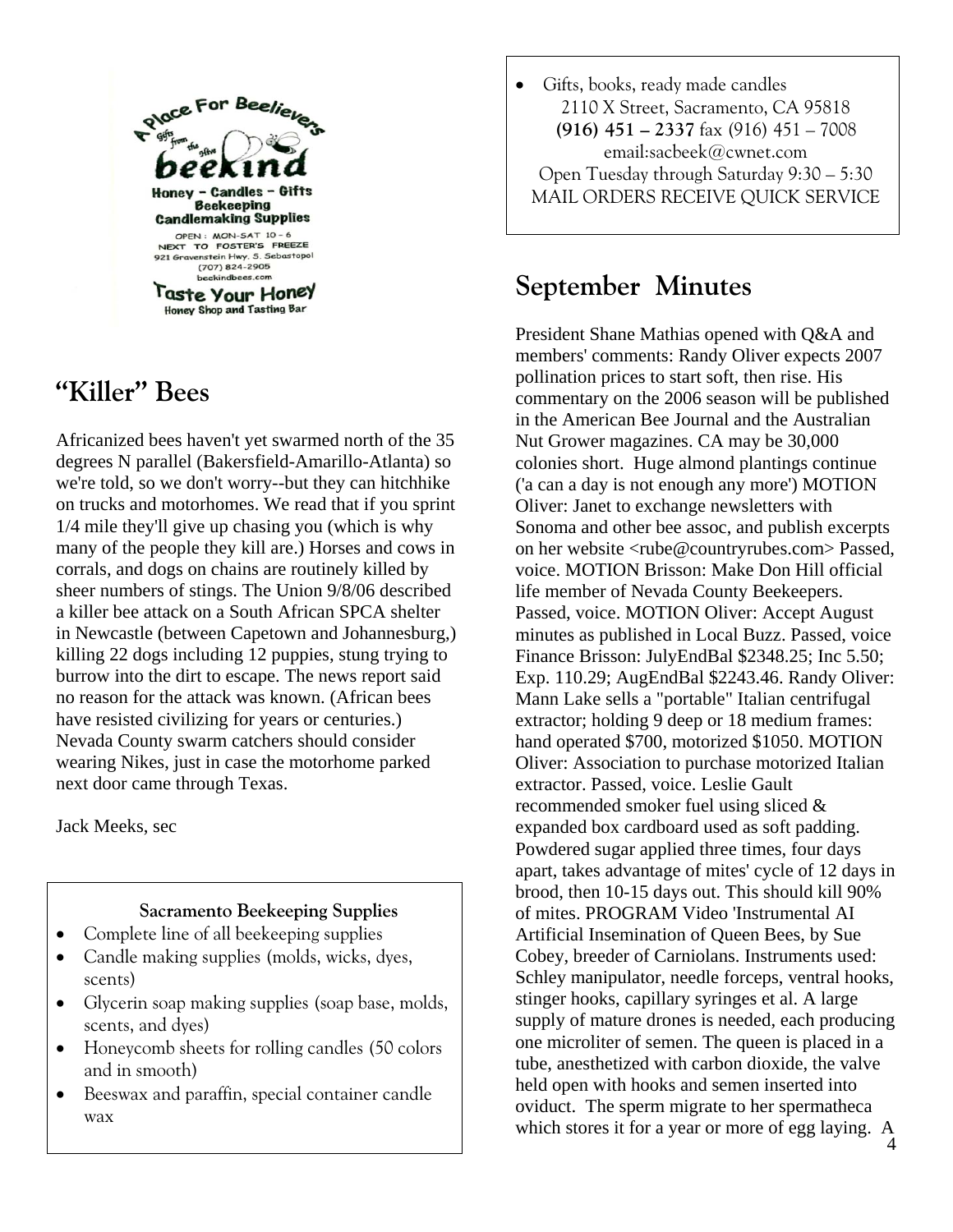microscope, micrometer tool holders and steady hands needed. Jack Meeks, sec

## **Want a Chance to Read an Online Book in the Making?**

Michael Bush, Beesource.com's most knowledgeable beekeepers, has put his best tips about beekeeping, both on large cell and small cell foundation on a webpage and is considering making it into a book. My favorite page is Lazy Beekeeping, click on the right. Read it here:

http://www.bushfarms.com/bees.htm

## **Corrugated Cardboard Smoker Fuel**

As Jack mentions in the minutes, I recently received some machinery packed in recycled corrugated cardboard packing material and tried it in my smoker. The cardboard had been macerated with cutters in kind of a criss-cross pattern. The cardboard lights quickly, stays lit a long time, makes a cool dense smoke, stores easily, tears easily with gloved hands, is easy to handle , and leaves very little ash and no creosote. It's the perfect smoker fuel—look for some!

-Leslie Gault-

### **Infants and Honey**

At the bee booth at the fair this year, we had to stop more than one parent from attempting to let their baby taste our honey samples. Most of you probably know that honey (and many other foods) may contain clostridium botulinum, the bacterium that causes botulism. Babies under the age of about one year are susceptible to the bacterium until they develop the intestinal microflora that helps them resist this serious disease. So remember, young infants should not be fed honey.

### **Apple Honey Tart**

Makes 4 Servings

#### **Ingredients**

 $1(17\frac{1}{4}$  oz) puff pastry dough 1 egg, well beaten 1 cup white zinfandel wine or apple juice  $\frac{1}{2}$  cup honey 1 3-inch stick cinnamon 3 whole cloves 1 slice fresh ginger root 3 medium apples, pared, cored, and sliced Whipped topping or sour cream

#### **Directions**

Cut two 5 inch hearts out of the puff pastry. Cut  $\frac{1}{2}$  inch wide strips of pastry from remaining dough. Brush edges of hearts with beaten egg. Twist and line edges of hearts with dough strips, joining ends of strips with egg mixture as necessary. Bake according to pastry package directions. When golden, remove or push down the puffy centers of the hearts to allow space for apple filling. Boil wine, honey, and spices in a skillet, reduce heat, cover and simmer 10 to 15 minutes. Place apples in one layer, return mixture to boil, and simmer 10 to 15 minutes more until apples are tender. Carefully remove slices from liquid and drain thoroughly. Boil syrup until reduced to a syrup. Cool, and brush bottom of crust with syrup. Arrange poached apples over syrup, and serve with topping or sour cream.

#### **Cottage Cosmetics**

A how-to guide for making fine olive oil soap and all natural personal care products using beeswax is available from local author and herbalist, Linnie McNaughton. Detailed instructions are included. To order send check for \$15(Cost of book is \$12, plus shipping and tax) to: GREEN BLESSINGS 21055 Dog Bar Rd., Grass Valley 95949 or call (530) 906-0831 or e-mail at

greenblessings@infostations.com.